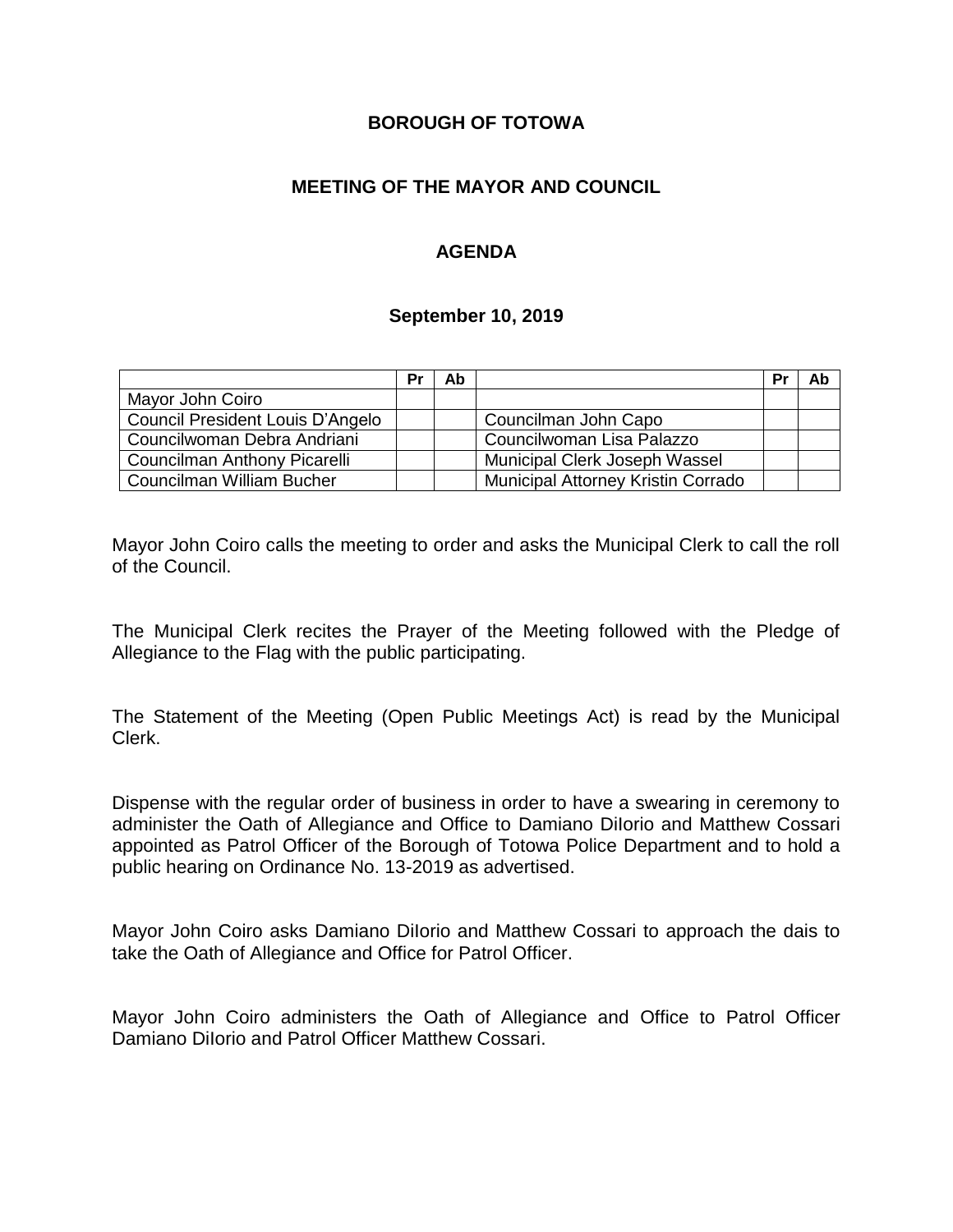A badge symbolic to the rank of Patrol Officer is presented to Patrol Officer Damiano Dilorio and Patrol Officer Matthew Cossari by Police Chief Robert Coyle.

Congratulations are extended to Patrol Officer Damiano DiIorio and Patrol Officer Matthew Cossari.

Recess.

The Municipal Clerk announces that Ordinance No. 13-2019 has been advertised for public hearing for Tuesday, September 10, 2019.

The Municipal Clerk reads the legal notice and the title of Ordinance No. 13-2019 (No Parking).

Open public hearing.

Mayor Coiro asks if any citizens wish to be heard on Ordinance No. 13-2019.

#### **CITIZENS HEARD:**

Close public hearing.

The Municipal Clerk reads Ordinance No. 13-2019 by title.

Adopt Ordinance No. 13-2019.

Revert to the regular order of business.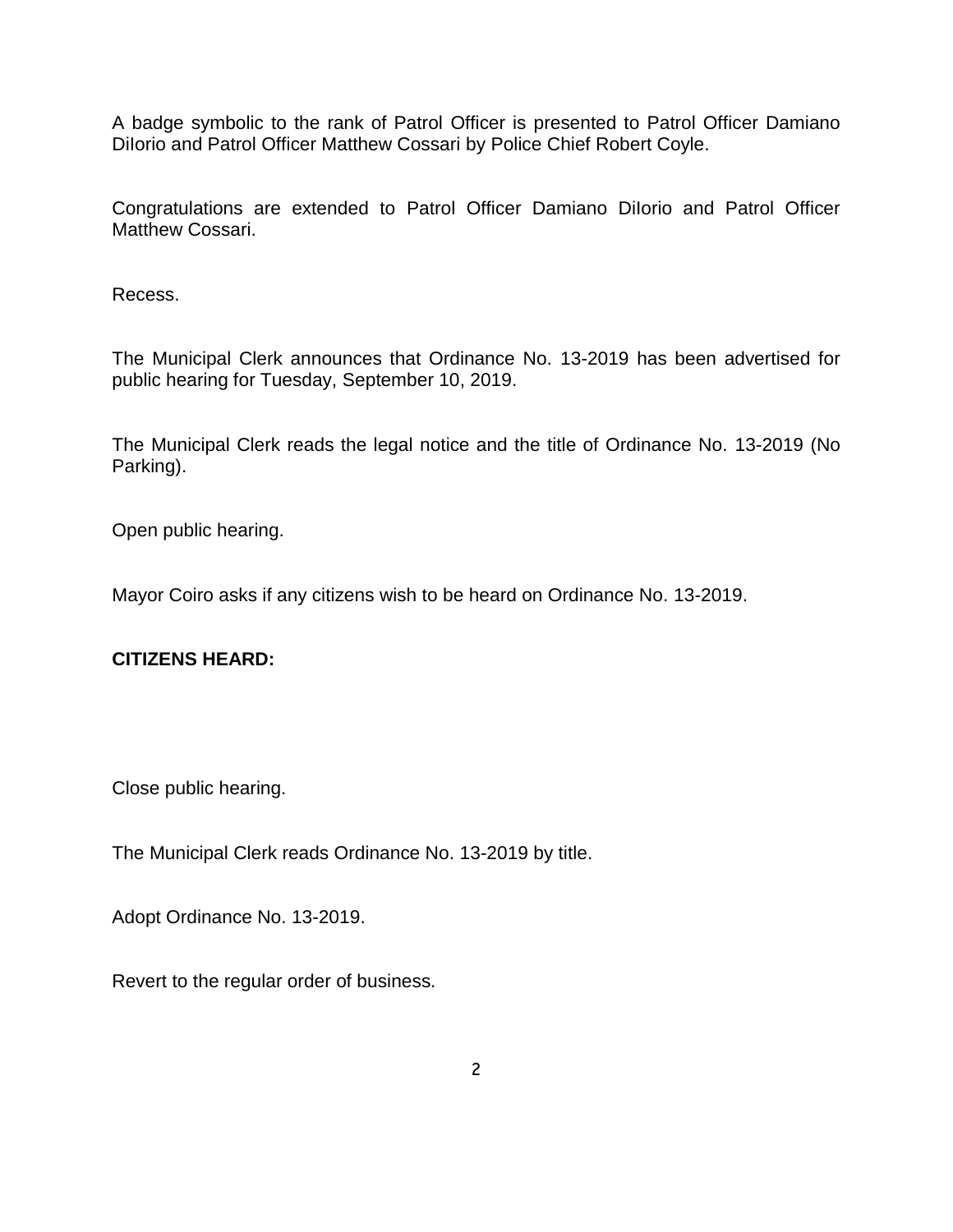Report from Members of the Council, Municipal Clerk and Municipal Attorney.

**CITIZENS HEARD:**

Minutes of the Mayor and Council for the meeting of August 27, 2019.

# **COMMITTEE ON FINANCE: PICARELLI, D'ANGELO, CAPO.**

Resolution No. 2019-19 for the payment of bills.

Resolution authorizing the Treasurer to issue refunds to various property owners due to overpayment of 1<sup>st</sup> & 2<sup>nd</sup> Quarter 2019 taxes.

Recommendation of the Committee to appoint a Deputy Tax Collector.

Appointment by the Mayor.

Confirm the appointment.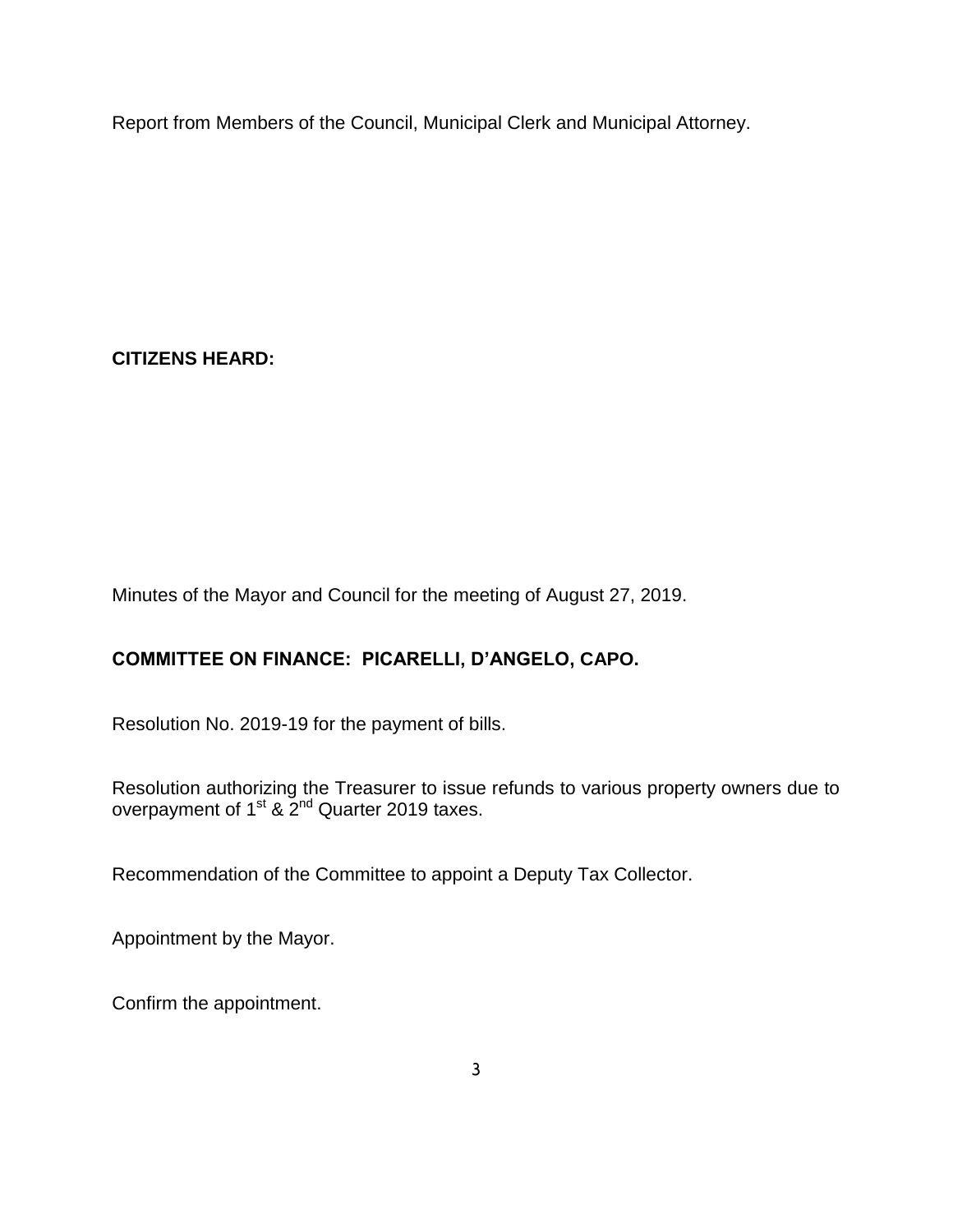Authorize the Borough Clerk and Borough Attorney to prepare the bid package and advertise for the receipt of bids for Solid Waste Disposal Services.

### **COMMITTEE ON PUBLIC SAFETY: D'ANGELO, CAPO, BUCHER.**

Recommendation of the Committee to appoint a School Crossing Guard.

Appointment by the Mayor.

Confirm the appointment.

#### **COMMITTEE ON PUBLIC WORKS: BUCHER, PALAZZO, PICARELLI.**

Resolution Approving Water Refund On 2019 Period 1 Billing For Sombrero Tacoria Located At 330-332 Union Boulevard.

Change Order No. 1 for a net increase of \$89,263.05 and Payment Estimate No. 3 in the amount of \$182,687.68 to John Garcia Construction Co., Inc. for the Furler Street Improvements.

Accept the bids for the DPW Garage And Shepherds Lane Pump Station Generator Improvements.

Recommendation of the Committee to adopt the resolution to award the contract/reject the bids for the DPW Garage And Shepherds Lane Pump Station Generator Improvements.

#### **COMMITTEE ON ENG. & PUB. PROPERTY: CAPO, ANDRIANI, D'ANGELO.**

Letter from the Passaic Valley Elks Lodge #2111 BPOE requesting permission to have Fellner Place – in front of their premises – closed for a fundraiser on Sunday, September 29, 2019.